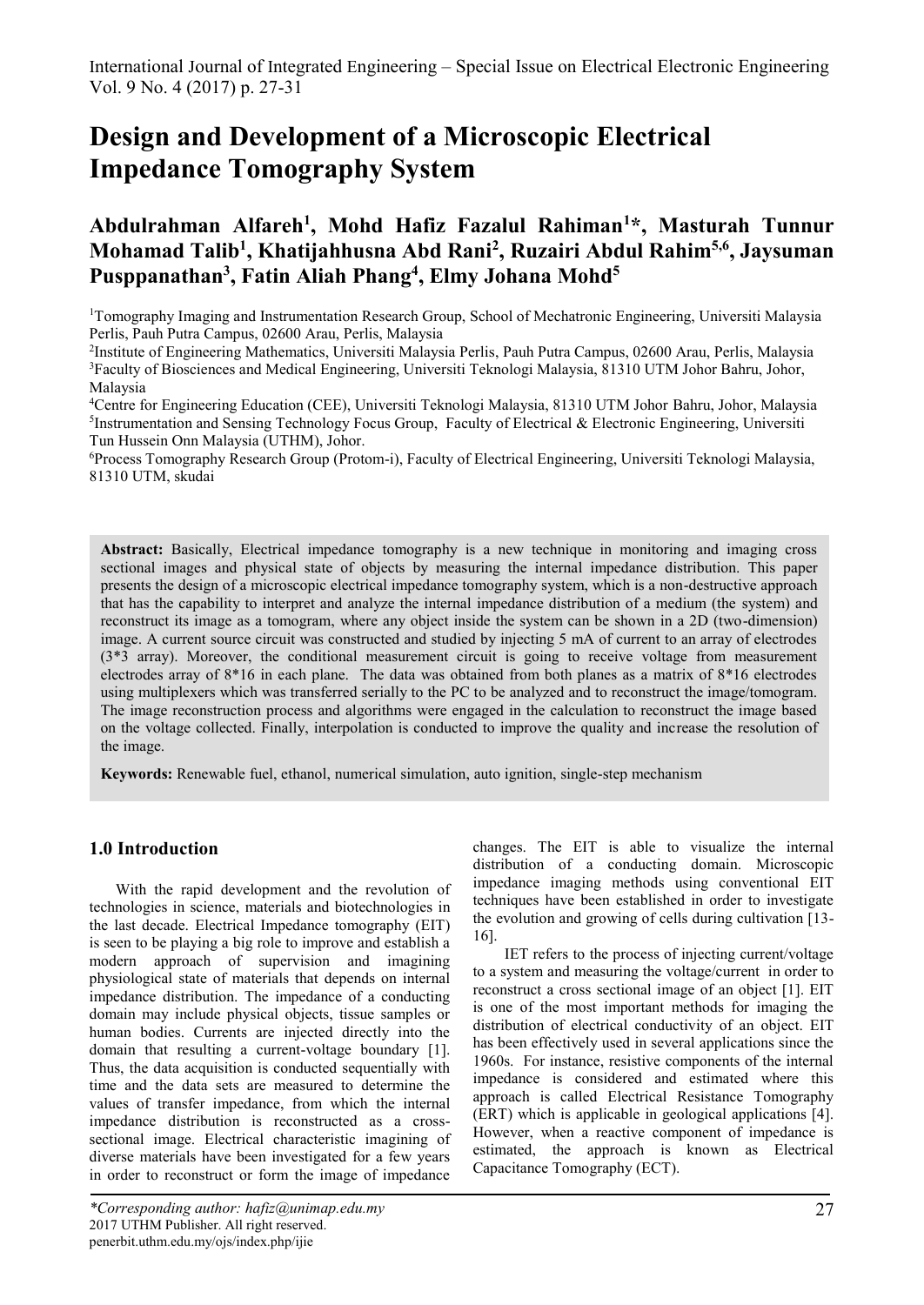Generally, the electrodes are used as connectors to measure voltages. The voltage measurement will be collected from receiving electrodes, where all the data is converted to the distribution of conductivity of an object, which is used to create a tomographic image by solving a regularized inverse model [2]. The advantage of this imaging system technique compared to the traditional imaging methods (PET, CT, MRI and ect.) is that it is non-invasive and non-distractive.

According to previous research, EIT has the potential to replace the conventional medical imaging techniques. Commonly, there are a few approaches of imaging techniques such as the following:

- 1. Computed Tomography (CT)
- 2. Mammography
- 3. Magnetic Resonance Imaging (MRI)
- 4. Positron Emission tomography (PET)
- 5. Ultrasound and Thermal imaging

 Typical hardware of an EIT microscopic system has three major parts, which are EIT electrodes, electrical instruments, and a PC with reconstruction algorithm software. Electrodes are used to transmit the current inside the phantom / system from one to another. They also collect the observable signals that will be transferred to a measurement device. Electrical instruments are devices that are used to transmit and receive the measurement from the electrodes. Therefore, a current source circuit has been designed and built to transmit current through the electrodes. At the same time, a receiver circuit is designed to collect the voltage measurement and then the data is transferred serially to the PC for analysis and image reconstruction. Finally, the received analogue signals will be converted to digital via data conversion (ADC) to measure the boundary voltage potential. This basic block diagram as shown in Fig. 1.



Fig. 1 System block digram

### **2.0 Methodology**

Comsol software is the virtual environment to build and investigate a system in order to compare the result with hardware outputs. Comsol design has been constructed to meet the specifications and fulfil the objectives of a system. Therefore, the design in Fig. 2.0 shows the two arrays of electrodes imaging planes to measure the voltage potential. At the other side is the current injection source array. Fig. 2.0 illustrates the full system, which has been implemented in Comsol software

design. Currents will be injected from current source array (source plane) to the sink plane tangentially with imagining planes. At the same time, the imaging planes will measure the voltage potential between both planes. This can be changed proportionally whenever the impedance of the system is changed. The sensor configuration of the sensor is shown in Fig. 2.



Fig. 2: System structure and design

#### **2.1 Sensor Current Injection**

In EIT, the current source is the essential part of EIT Microscopic. Many studies have been carried out using multiple constant current sources and alternative current sources to be excited through the electrodes [6]. In order to reconstruct the cross-sectional images, the measuring boundary voltage data is collected, processed and analyzed to obtain the image of the conductivity distribution. One of the limitations faced previously is the current source performance of the EIT system, where this factor determines the accuracy of the measurement. When several current sources are applied, calibration is very important to make the sum of all currents is always at zero. In this paper, we propose using multiple current sources to maximize the accuracy of the system and fast multi-channel voltmeters have been suggested in order to reduce the time of data acquisition. Usually, the current source consists of a voltage-to-current converter.

Therefore, we describe the design and implementation of the current source using LT3092 instrumentation amplifier. There are few approaches of injecting current used in previous designs such MarK1 Micro-EIT system and MarK2 [4-6]. One approach has been carried out in this project as shown in Fig. 4 which has the following features:

- 1. Injecting current from lower electrodes to upper current as positive terminal and lower current electrodes row at the other side as ground.
- 2. Injecting current from medium current electrodes (electrode number 5) as positive terminal and lower current electrodes at the other side as ground.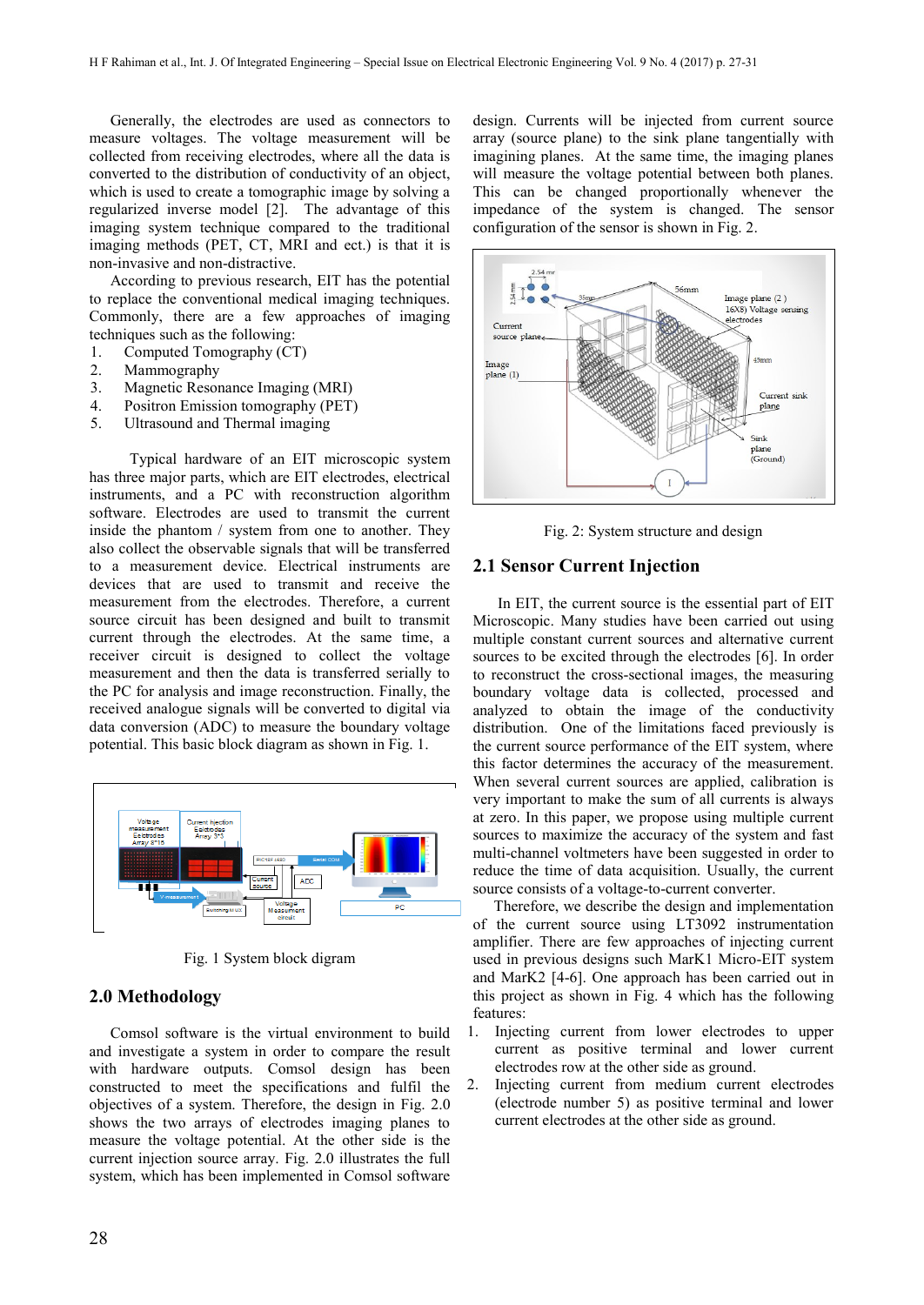

Fig. 4 (a) Current electrodes Dimensions in mm, (b) Hardware design structure , (c) 9 electrodes current injection , (d) lower row Current injection

Differential equations that governs the current flows in the medium is the Poisson's Equation (1),

$$
\nabla \cdot (\sigma \cdot \nabla U) = I \tag{1}
$$

Where *U* is voltage, *I* is current and  $\sigma$  is the resistivity. It relates the dependency between conductivity distribution and the boundary voltages where the voltage is produced by injecting current across the object is governed by equation (2),

$$
\nabla \cdot (\sigma + \iota \varpi \epsilon) \nabla \varphi = 0 \tag{2}
$$

The sample  $\sigma$  is the electric impedance of the surrounding medium,  $\phi$  is the electric potential,  $\varpi$  is the Frequency, and  $\varepsilon$  is the electric permittivity. Equation (1) is reduced to the standard. For injecting low frequency or direct current to the EIT system consequently,  $\varpi \approx 0$  [9].

#### *3.0 Data Acquisition of voltage Measurement*

There are four methods for voltage measurement, which are opposite approach, Trigonometric method, adjacent and cross method that has been applied in tomography and tangential approach. The tangential approach measurement has been used in this project to measure the voltage between the two planes. The project basic concept is to apply current through the current source to the electrodes inside the container and measure the voltage using differential voltmeters. The idea behind the differential voltage measurement is to measure the voltage between pairs of electrodes. Therefore, a voltmeter can be multiplexed to the PIC in order to measure continuously all the electrodes. The hardware implementation is a little complex. Thus, one of the project objectives is to minimize the complexity of the

hardware. The number of electrodes is an array consisting 16 columns and 8 rows of microscopic EIT system electrodes designed as shown in Fig. 5 using Altium circuit design software and fabricated as PCB.



Fig. 5 Array of Receiving Electrodes in mm

 The data transmission process collects data through a serial port communication between the controller and the PC. Here, MATLAB is used to interface with the microcontroller in order to arrange the measured value into a matrix form more easily.

# **4.0 Sensitivity map and Generation algorithm**

There are three algorithms that could be applied in order to obtain the sensitivity map named as the following: Finite Element Method (FEM), Tikhonov regularization algorithm, Algorithms of Forward and inverse problems and the expectation maximization (EM) algorithm. These algorithms have been applied in tomography. Data has been obtained from the probes in both sides of the container (256 receivers) where the voltage potential between both sides is measured and the difference is calculated and normalized using equation (3). The percentage of average reading of the object is calculated as:

$$
E = \frac{\text{Caliberated data} - \text{measurement data}}{\text{caliberated data}} \quad (3)
$$

## **5.0 Result And Discussion**

 Data has been acquired from a Comsol design using boundary probes of a total number of 256 (128 for each plane) in order to obtain the precise voltage measurement. Laterally, the global variable definition has been created to get the voltage potential (average) between both planes. The data has been acquired and recorded to be sampled and analysed. The method that has been followed in this project is getting data from plane (1) and plane (2) which acts as reference points where the data is to be arranged as a matrix from both planes and sampled as showed in the data in Tables 1, 2, and 3.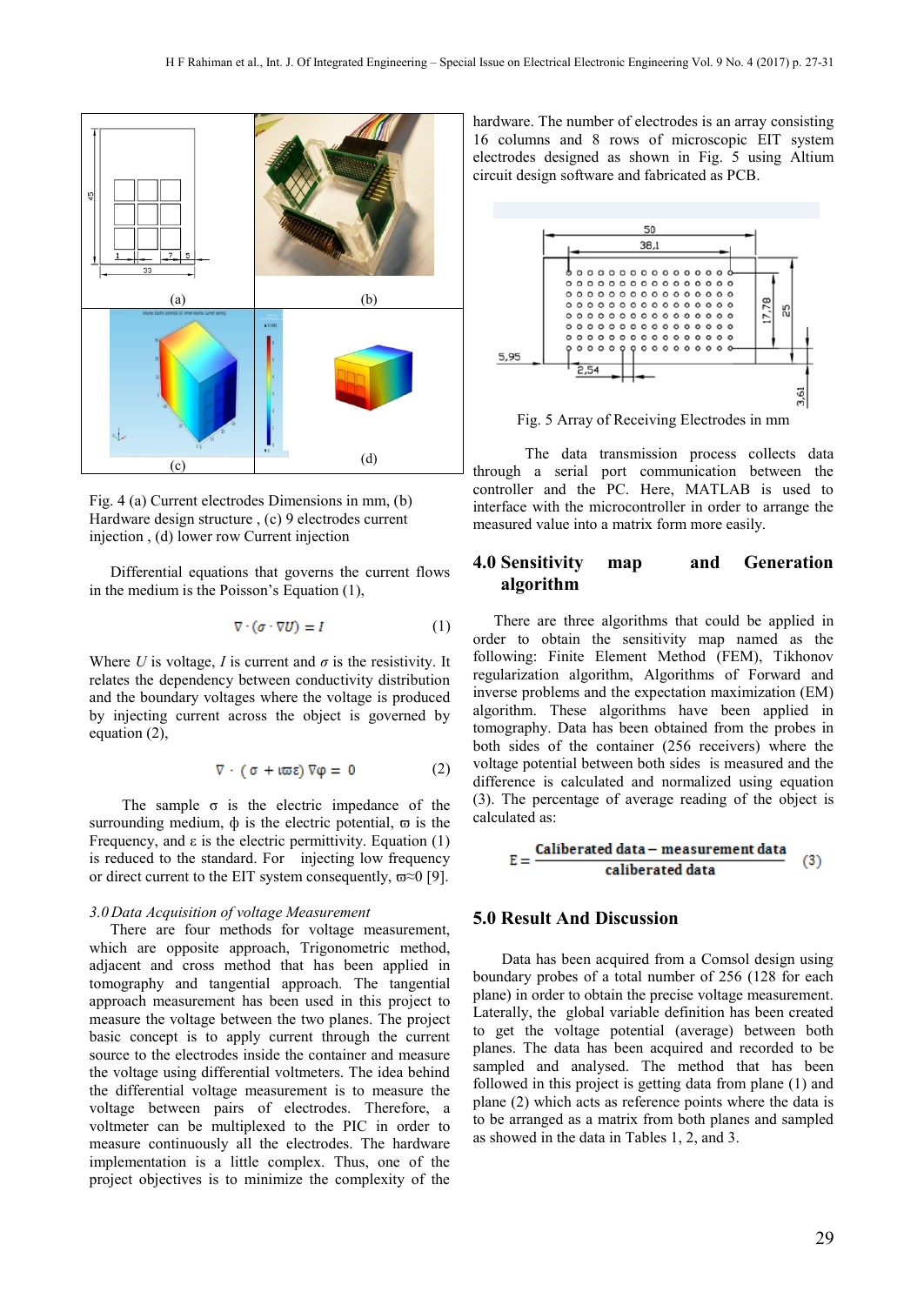|  | Table 1: Calibrated Data (No Object) |  |
|--|--------------------------------------|--|
|--|--------------------------------------|--|

|  |  |  |  | 1.024058 0.889914 0.764429 0.657066 0.574956 0.514904 0.478352 0.463565 0.469079 0.495238 0.54472 0.619077 0.720016 0.849883 1.010775 1.19146  |  |  |  |
|--|--|--|--|------------------------------------------------------------------------------------------------------------------------------------------------|--|--|--|
|  |  |  |  | 1.048904 0.912798 0.784712 0.675272 0.588775 0.527555 0.4904 0.474537 0.480369 0.507219 0.558977 0.636142 0.739266 0.873946 1.039153 1.22244   |  |  |  |
|  |  |  |  | 1.066049 0.929552 0.800674 0.688284 0.601188 0.538712 0.499446 0.484773 0.489393 0.51853 0.570533 0.649558 0.755694 0.891486 1.058163 1.23986  |  |  |  |
|  |  |  |  | 1.075954 0.940879 0.810669 0.699227 0.609449 0.547534 0.507533 0.492397 0.496865 0.52708 0.579123 0.660376 0.766964 0.903609 1.069679 1.24940  |  |  |  |
|  |  |  |  | 1.081828 0.94806 0.818487 0.705418 0.615548 0.552921 0.513924 0.496642 0.503495 0.53206 0.585995 0.667146 0.775069 0.911313 1.07677 1.25437    |  |  |  |
|  |  |  |  | 1.08608 0.951901 0.821907 0.709666 0.620786 0.556325 0.518415 0.499543 0.505884 0.534934 0.57014 0.671485 0.778984 0.916977 1.081724 1.25644   |  |  |  |
|  |  |  |  | 1.089228 0.954927 0.823826 0.710786 0.623252 0.557014 0.518153 0.501314 0.506787 0.535058 0.591118 0.672483 0.781145 0.919894 1.084818 1.26054 |  |  |  |
|  |  |  |  | 1.095369 0.957123 0.823673 0.709732 0.620598 0.556039 0.515839 0.499436 0.505103 0.534761 0.588923 0.670869 0.78057 0.920367 1.088435 1.26975  |  |  |  |

|  |  | 0.857401 0.71593 0.586728 0.488255 0.42928 0.408353 0.415265 0.437081 0.468934 0.509932 0.565502 0.640248 0.739087 0.866743 1.024886 1.2017   |  |  |  |  |  |  |
|--|--|-----------------------------------------------------------------------------------------------------------------------------------------------|--|--|--|--|--|--|
|  |  | 0.869822 0.721546 0.585759 0.48204 0.42181 0.407311 0.423436 0.452267 0.485911 0.528017 0.584513 0.661472 0.762078 0.893108 1.055174 1.2350   |  |  |  |  |  |  |
|  |  | 0.874621 0.721904 0.581046 0.472172 0.413344 0.404839 0.428269 0.464396 0.50079 0.544298 0.60096 0.678737 0.781641 0.913395 1.076356 1.2551   |  |  |  |  |  |  |
|  |  | 0.874871 0.720282 0.57543 0.466301 0.407193 0.402713 0.431071 0.471634 0.510756 0.556417 0.613054 0.692819 0.795302 0.928067 1.089951 1.2666  |  |  |  |  |  |  |
|  |  | 0.874204 0.718702 0.572892 0.462059 0.403842 0.400747 0.432391 0.474306 0.517334 0.562949 0.621922 0.701375 0.805483 0.937773 1.099179 1.2730 |  |  |  |  |  |  |
|  |  | 0.874995 0.718165 0.571456 0.461101 0.40341 0.399649 0.432685 0.474866 0.518828 0.565746 0.626522 0.706628 0.810396 0.944352 1.105033 1.2763  |  |  |  |  |  |  |
|  |  | 0.877431 0.720155 0.572413 0.461394 0.404202 0.398622 0.430258 0.473501 0.517672 0.565293 0.627417 0.708018 0.812982 0.947899 1.109064 1.2815 |  |  |  |  |  |  |
|  |  | 0.884963 0.723087 0.572989 0.461494 0.403446 0.397703 0.426357 0.47004 0.514505 0.563381 0.6251 0.706483 0.8125 0.948597 1.113325 1.2916      |  |  |  |  |  |  |

Table 3: Tomogram data of image

|  |  |  |  |  |  |  | 0.162742 0.195506 0.232462 0.256916 0.253369 0.206934 0.131885 0.057132 0.000308 -0.02967 -0.03815 -0.0342 -0.02649 -0.01984 -0.01396 -0.008  |  |
|--|--|--|--|--|--|--|-----------------------------------------------------------------------------------------------------------------------------------------------|--|
|  |  |  |  |  |  |  | 0.170732 0.209523 0.253536 0.286154 0.283581 0.227926 0.136549 0.046931 -0.01154 -0.041 -0.04568 -0.03982 -0.03086 -0.02193 -0.01542 -0.010   |  |
|  |  |  |  |  |  |  | 0.179568 0.223385 0.274304 0.313986 0.312456 0.248507 0.142512 0.042034 -0.02329 -0.04969 -0.05333 -0.04492 -0.03434 -0.02458 -0.01719 -0.012 |  |
|  |  |  |  |  |  |  | 0.186888 0.234459 0.290179 0.333119 0.331867 0.264497 0.150654 0.042169 -0.02796 -0.05566 -0.05859 -0.04913 -0.03695 -0.02707 -0.01895 -0.013 |  |
|  |  |  |  |  |  |  | 0.191919 0.241924 0.30006 0.344986 0.343932 0.275218 0.158648 0.044973 -0.02749 -0.05806 -0.06131 -0.05131 -0.03924 -0.02904 -0.02081 -0.01   |  |
|  |  |  |  |  |  |  | 0.194355 0.245546 0.304718 0.350257 0.350163 0.281627 0.16537 0.049398 -0.02559 -0.0576 -0.06165 -0.05234 -0.04032 -0.02985 -0.02155 -0.016   |  |
|  |  |  |  |  |  |  | 0.194447 0.245854 0.305177 0.350869 0.351463 0.284359 0.16963 0.05548 -0.02148 -0.06651 -0.06141 -0.05284 -0.04076 -0.03044 -0.02235 -0.016   |  |
|  |  |  |  |  |  |  | 0.192087 0.244521 0.304349 0.349762 0.349907 0.284757 0.173468 0.058858 -0.01861 -0.05352 -0.06143 -0.05309 -0.04091 -0.03067 -0.02287 0.017  |  |

## **4.1 Data Interpolation**

 Interpolation is a mathematical and statistical approach to estimate and construct new data between two known data values in sequence of values. During the measurement process that has been discussed before, we have found that some data has been taken with low accuracy and it is not easy to obtain. This implies that it is affected by an unknown contact impedance. Therefore, interpolation method is used to predict the missing values and to increase the resolution of the image. There are a few types of interpolation, which are cubic, cosine, linear and nearest, where the quality of the methods starts from the best to the worst. Fig. 6 (a), shows the object position and Fig. 6 (b) is the Tomogram without Interpolation. After the tomogram image visualization is being interpolated, the image is clearer and can be easily recognized as shown in the Fig. 7.



Fig. 6 Tomogram without Interpolation



Fig. 7 Tomogram image with Interpolation

One example is provided to show the importance of interpolation as shown Fig. 8. By comparing both results in Fig. 8 (a) and Fig. 8 (b), the shape of the object can be clearly recognized. Fig. 8.0(a) is the sample system in 3D while Fig.  $8$  (b) is the side view of the system to show the position of the object. Interpolation result in Fig. 8 (d) is the visualization with interpolation, which has the clearer image of the sphere object in high intensity of impedance.



When we put a sphere object of an acrylic plastic, the image (Tomogram) where the sensor loose error applied to get full and precise image shows the internal impedance distribution.